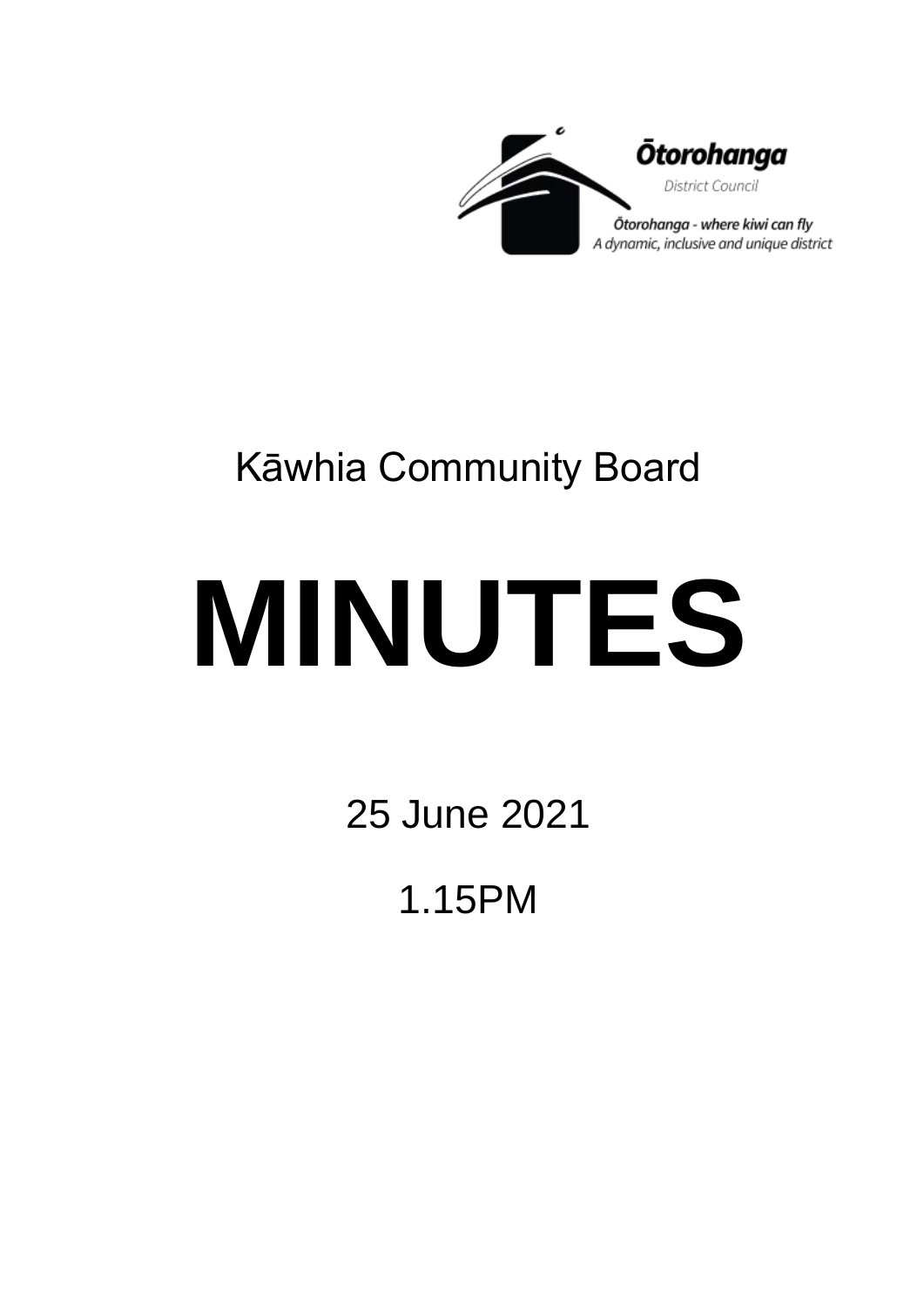#### **KĀWHIA COMMUNITY BOARD**

25 June 2021

Minutes of an Ordinary meeting of the Kāwhia Community Board held at the Kāwhia Community Hall, Jervois Street Kāwhia on Friday 25 June 2021 commencing at 1.15pm.

#### Tanya Winter **CHIEF EXECUTIVE**

### **MINUTES**

## **ORDER OF BUSINESS: ITEM PAGE PRESENT 1 IN ATTENDANCE 1 APOLOGIES 1 DECLARATION OF INTEREST 1 PUBLIC FORUM CONFIRMATION OF MINUTES – 23 APRIL 2021 1 1 ITEM 51 CHAIRPERSON'S REPORT - VERBAL 1 ITEM <sup>52</sup> ROUTINE CIVIL DEFENCE EMERGENCY MANAGEMENT REPORT FOR OCTOBER 2020 TO MARCH 2021 1 ITEM 53 ROUTINE BUILDING CONTROL REPORT FOR OCTOBER 2020 TO MARCH <sup>2021</sup> <sup>1</sup> ITEM 54 ROUTINE PLANNING REPORT FOR OCTOBER 2020 TO MARCH 2021 1 ITEM 55 ROUTINE ANIMAL CONTROL OFFICERS REPORT FOR OCTOBER 2020 TO MARCH 2021 <sup>1</sup> BOARD MEMBER UPDATE** 1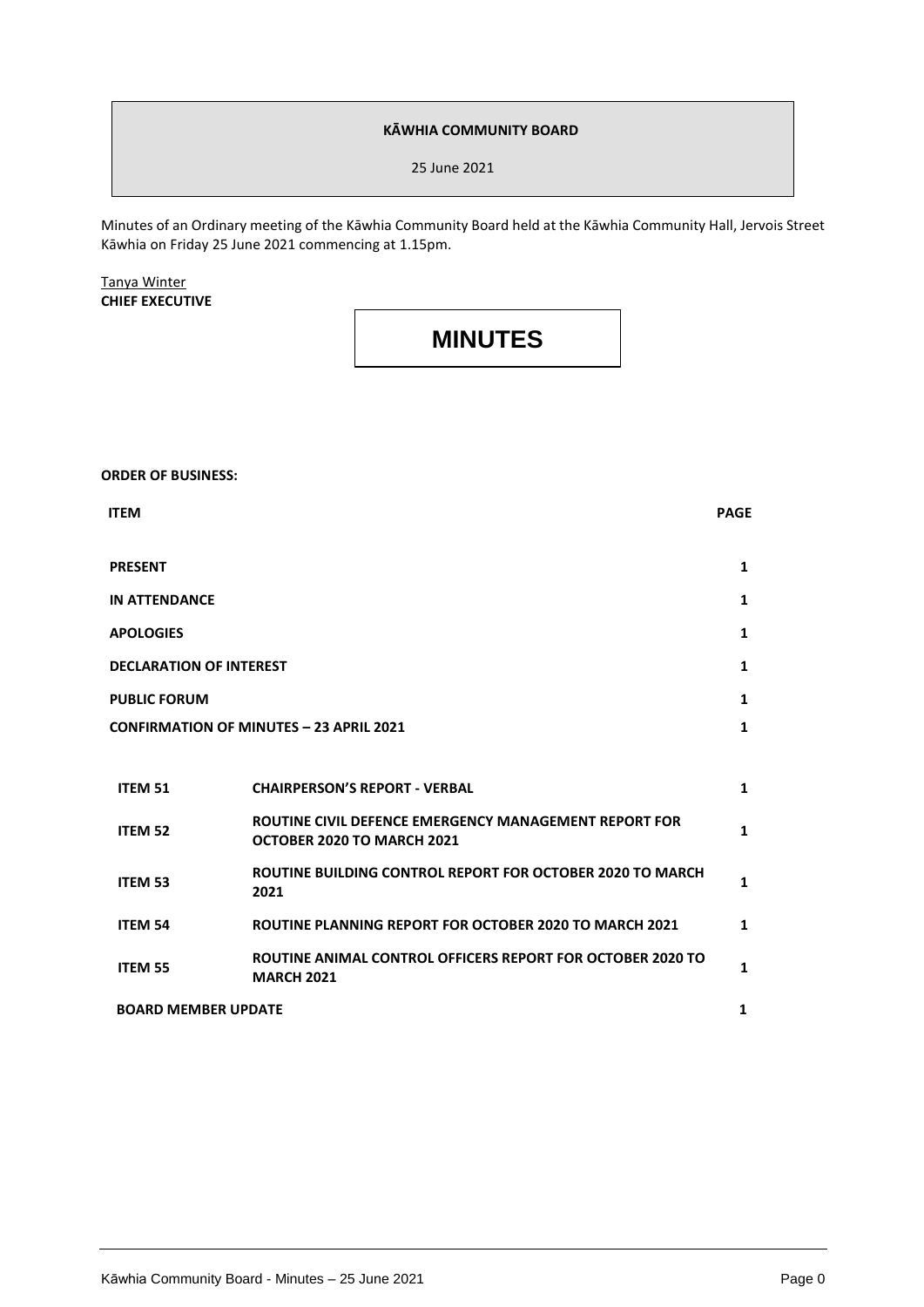#### **PRESENT**

Mr. D Walsh (Chair), Mrs. H Whiu, Mr. K Briggs, Mr. G Good, Cr. C Jeffries.

#### **IN ATTENDANCE**

Ms. T Winter (Chief Executive), Ms. T Ambury (Community and Economic Development Manager), Mr. M Lewis (Services Manager) and Cr. A Williams.

Mrs. H Whiu opened meeting with a karakia.

#### **APOLOGIES**

No apologies were received**.**

#### **DECLARATION OF INTEREST**

The Chair asked members whether they had any declarations of conflicts of interest.

No Declarations of conflicts of interests were received.

#### **PUBLIC FORUM**

No members were present at the commencement of the meeting.

#### **CONFIRMATION OF MINUTES – 23 APRIL 2021**

**Resolved** that the Minutes of the meeting of the Kāwhia Community Board held on 23 April 2021, as circulated be approved as a true and correct record of that meeting and the recommendations contained therein be adopted. **Chair / Mr. Briggs**

#### **ITEM 51 CHAIRPERSON'S REPORT – VERBAL**

The Chair reported on the following;

- Feedback from LTP consultation and community queries about the need for reticulated Waste Water system in Kāwhia.
- Concerns raised about the number of portable buildings ie cabins and sleep outs popping up in Kāwhia and query about 'long drops' being a compliant method of disposing of sewage.
- Boat Club Queens's birthday fishing competition was a good turn out.

**Resolved** that the Chairperson's verbal report be received. **Chair / Mr. Briggs** 

**ITEM 52 ROUTINE CIVIL DEFENCE EMERGENCY MANAGEMENT REPORT FOR OCTOBER 2020 TO MARCH 2021** The Chief Executive introduced the report and requested it be taken as read.

Councillor Jeffries queried whether a community information session could be held on CDEM.

**Resolved** that the Civil Defence Emergency Management Reports for the periods October to December 2020 and January to March 2021 received. **Chair / Mr. Briggs**

**ITEM 53 ROUTINE BUILDING CONTROL REPORT FOR OCTOBER 2020 TO MARCH 2021**

The Chief Executive introduced the report and requested it be taken as read.

The Chair requested a breakdown of Building Consents in Kāwhia/Aotea to be included in next report.

**Resolved** that the Building Control report for the last quarter of 2020 and first quarter of 2021 be received. **Chair / Mr. Briggs**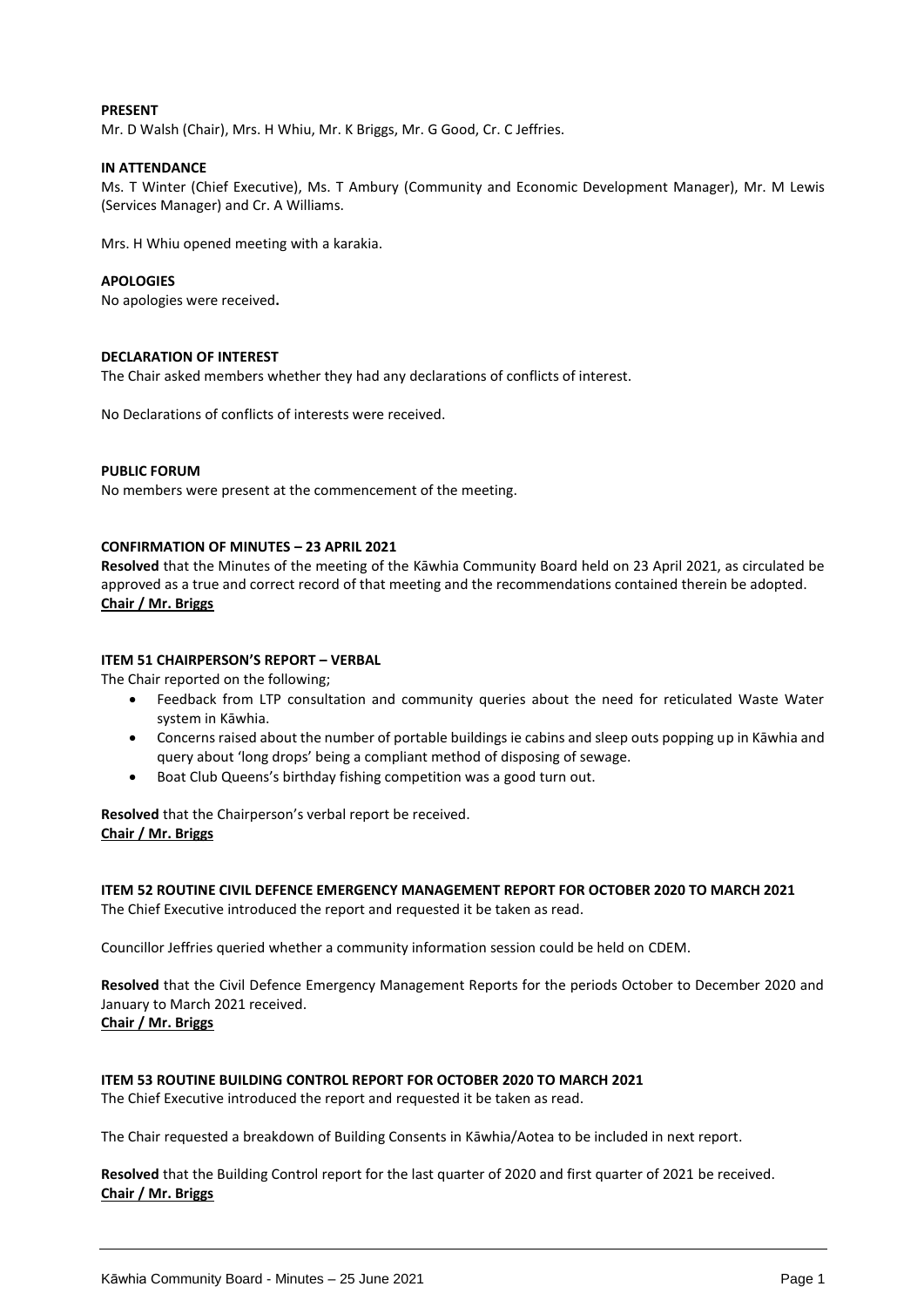#### **ITEM 54 ROUTINE PLANNING REPORT FOR OCTOBER 2020 TO MARCH 2021**

The Chief Executive introduced the report and requested it be taken as read.

**Resolved** that the Planning Report for the second and third quarters of the financial year 2021/2021 be received. **Chair / Mrs. Whiu**

#### **ITEM 55 ROUTINE ANIMAL CONTROL OFFICERS REPORT FOR OCTOBER 2020 TO MARCH 2021**

The Chief Executive introduced the report and requested it be taken as read.

Councillor Jeffries highlighted the slight increase in animal control fees (dog registration).

**Resolved** that the report on Dog and Animal Control activities for the second and third quarters of financial year be received.

**Chair / Mr. Briggs**

#### **BOARD MEMBER UPDATE**

MR. GOOD

- Attended Aotea Ratepayers Association AGM 5 June 2021.
- Requested a review of footpaths and speed limits at Aotea due to safety concerns. There has been an increase in less abled residents using walking frames and mobility scooters and needing to use the road as there are no footpaths.
- No submission was put in by the Aotea Ratepayers Association about the safety concerns as they were told this would be addressed through the development of the urban plan, however residents now concerned that urban plan has been pushed out to year 2 of the 2021-31 LTP.
- Stock on roads/roaming complaints becoming more common in Aotea, 6 reported incidents last week, horses mostly and cattle.

#### MRS. WHIU

- Acknowledged by way of thanks Councillor Williams for her support during her 18 months served on the Kāwhia Community Board.
- Apologised for not being able to attend LTP drop in sessions as had work commitments but acknowledged the kaupapa of involving the community and providing opportunities for feedback.
- Tainui held a Matariki Kaumatua Ball on 11 June, in attendance were 4 kaumatua from each Harbour and Maniapoto marae to thank them for their loyal service, held at the Hamilton Gardens with Maori King and wife present and entertainment from the Howard Morrison Quartette
- Encouraged members to tune into 95.4 FM for the Tainui Live Radio Show, every Friday night from 6-8pm where Lloyd and Hinga host the 'Kick Back Kaawhia' show. People can also tune in using the AP Whare Korero – Tainui Live.
- Requested the follow up of previous request to put a barrier up by Te Papa o Karewa to prevent bikes and horses cutting through.
- Road marking poles separating a safe walking route on road side coming into Kaawhia constantly being damaged, suggested a community led solution might need to be found, maybe footage could be used from security cameras to identify the cause of damage.
- Welcome to Kāwhia entrance sign needs to be cleaned.
- Suggestion of a wooden photo frame to be followed up with staff to be installed in Kāwhia.
- Suggestion that Board should meet even if there is no agenda as an opportunity to connect and share information together.

#### COUNCILLOR JEFFRIES

- Council very busy with Long Term Plan process, goes to Council 29 June for adoption, amendments have been made to reflect the community feedback and submissions received.
- Meeting in Kāwhia organised for 11 July at Sports Club to invite iwi and community feedback on Maori Representation Review.
- Council heard a large number of submissions from the Gambling Policy review and have stayed with the current sinking lid policy but with the rights for an existing approved venue to re-locate their licence to new premises should the premise have to move (such as fire).